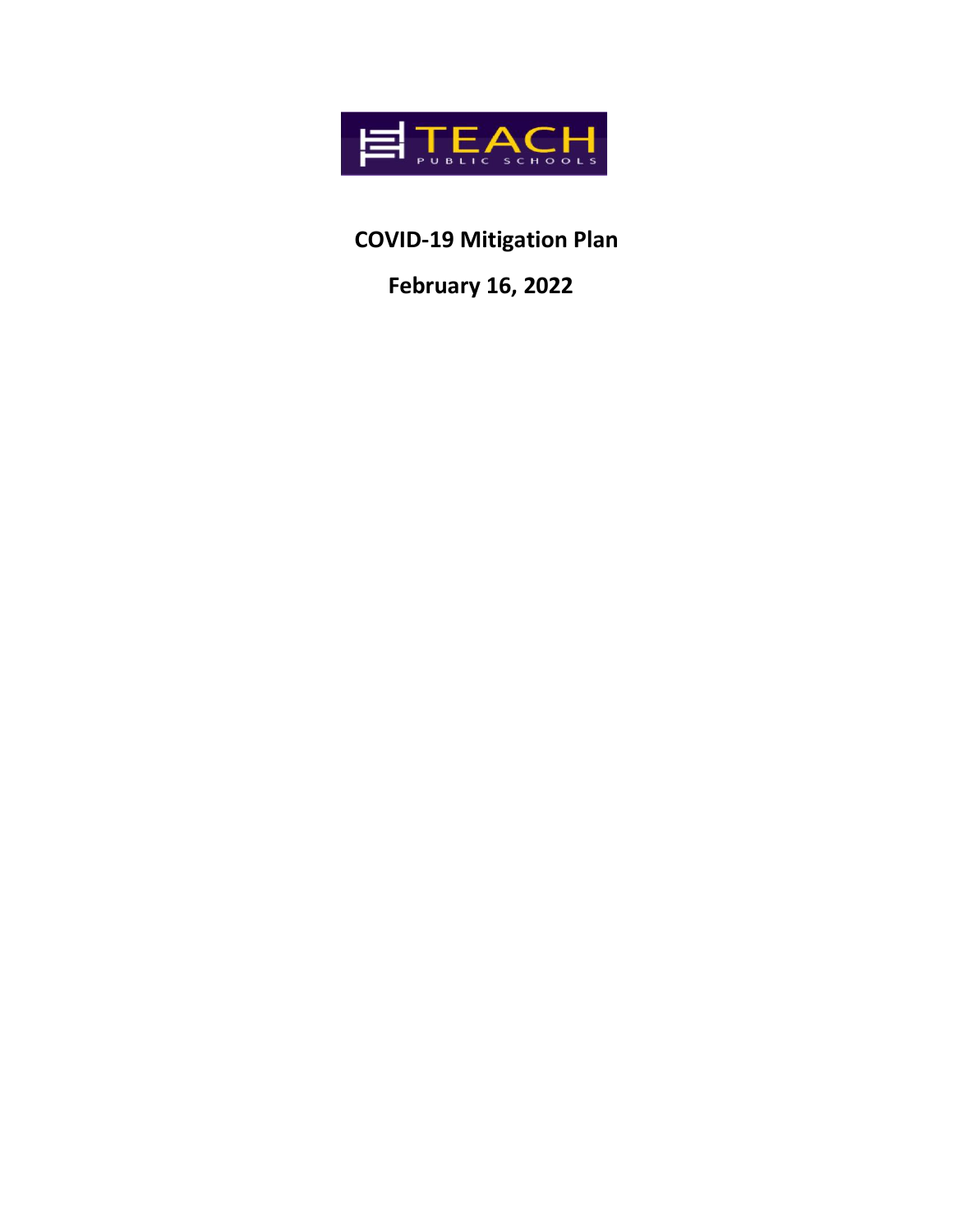#### **Mitigation Strategies**

#### **Mask Policy**

TEACH Las Vegas has adopted a mask policy that follows the recommended mask mandate put forth by the State of Nevada. The policy states:

All students, staff, and school employees/volunteers as of February 10, 2022 are not required to wear a mask while on the TEACH campus. While masks are not required, any and all individuals can continue to wear a mask if they chose.

If TEACH Las Vegas experiences a COVID-19 outbreak, an outbreak would be defined as 3 or more students, staff, or teachers in the same classroom or office contract COVID-19 within 14 days of one another, all persons in that classroom or office MUST wear a mask.

**Pursuant to Directive 052, use of face coverings is not required within the school setting, unless the school is experiencing an outbreak of COVID-19. Schools that are experiencing an outbreak must implement appropriate mitigation measures, including universal masking for the duration of the outbreak. Masking must also occur for anyone who has COVID-19 and is following the shortened isolation and quarantine periods, which allow for 5 days of masking after 5 days of either isolation or quarantine as outlined later in the document. Use of face coverings is required on public transportation pursuant to the CDC order issued on January 29, 2021. This includes all passengers and all personnel operating public transportation vehicles, which includes school buses**

## **Promoting Vaccination**

TEACH Las Vegas encourages all staff, students and families to get vaccinated. Vaccination for COVID-19 is the most effective way to keep our students healthy and at school. TEACH Las Vegas will host vaccination clinics provided by Sav-On pharmacies monthly beginning March 9, 2022. These clinics will be able to provide vaccinations for children as young as 5. Information will be provided via email and informational flyers will be sent home with students. In addition to hosting vaccination clinics, TEACH Las Vegas has a list of vaccination locations available in the front office.

TEACH officials and health departments can work together to also support messaging and outreach about vaccination for members of school communities. TEACH communication platforms can facilitate outreach to encourage vaccination of household members of school-age children as they become eligible. This should include outreach in a language that limited English proficient family members of students can understand and in alternate formats as needed to facilitate effective communication for individuals with disabilities.

## **Physical Distancing and Cohorts**

TEACH Las Vegas will no longer require physical distancing as of January 10, 2022. If we experience an outbreak of COVID, State of Nevada, Southern Nevada Health District, or any other state agency in the future requires schools to implement physical distancing, TEACH Las Vegas will comply.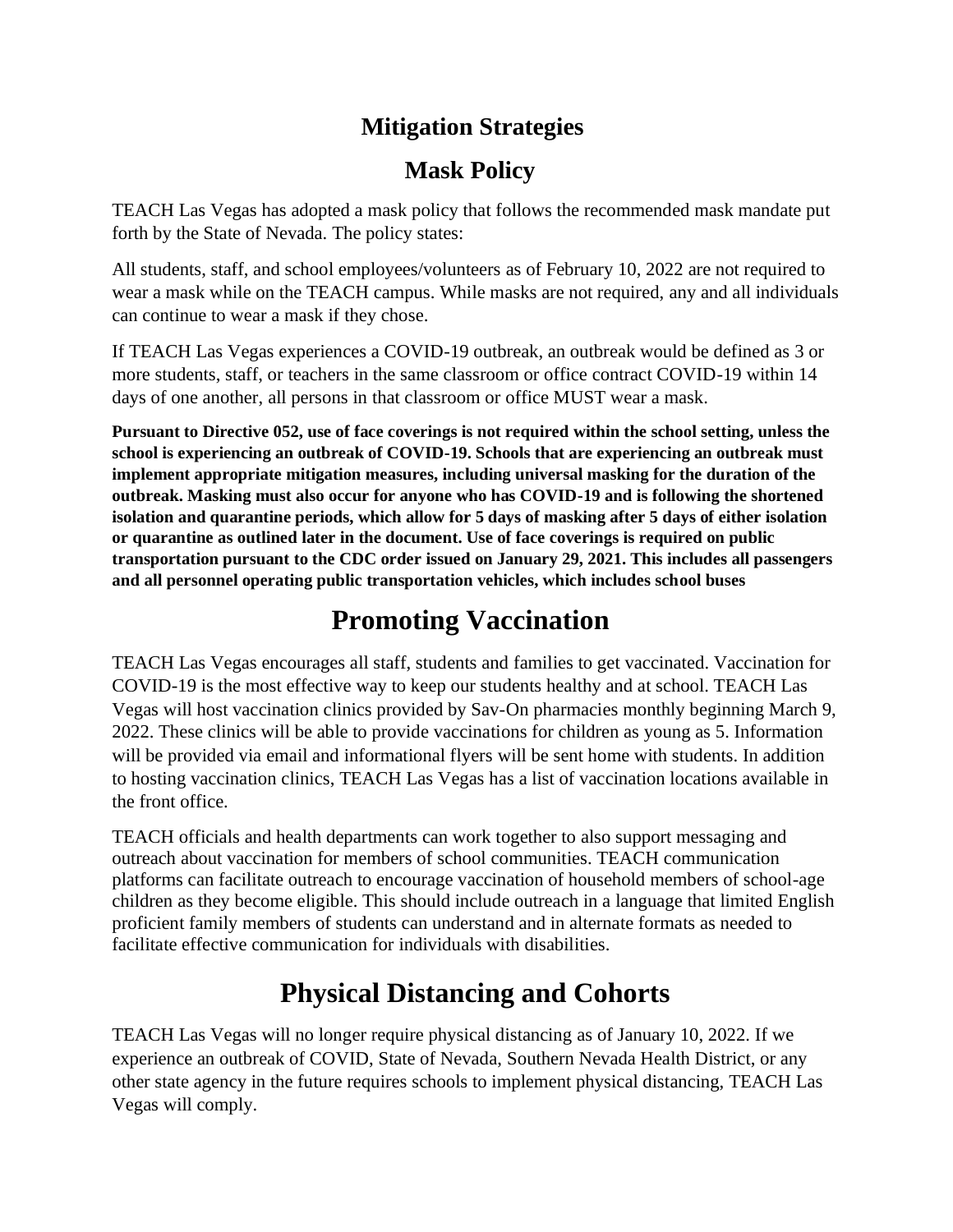TEACH Las Vegas will continue to monitor our students in grade level cohorts. Each grade level, in grades K-7 are outside for recess with only their classroom. At lunch, each classroom is assigned to the same table every day and each student has an assigned place to sit daily as well. If we were to have an outbreak, we would be able to easily identify who may be at risk for infection.

Staying home when appropriate**:** TEACH will educate teachers, staff and families about when they and their children should stay home and when they can return to school. Students, teachers, and staff who have symptoms should stay home and be referred to their healthcare provider for testing and care. TEACH may need to consider flexible sick leave policies and practices that enable teachers and staff to stay home when they are sick, have been exposed, or are caring for someone who is sick. TEACH will recruit and train sufficient substitute educators to ensure that teachers can stay home when they are sick or have been exposed to someone who is confirmed or suspected of having COVID-19.

#### **Handwashing and Respiratory Etiquette**

TEACH Las Vegas will provide ongoing health education units and lessons, teach children proper handwashing, and reinforce behaviors, and provide adequate supplies. Ensure that teachers and staff use proper handwashing and respiratory etiquette.

- Teach and reinforce handwashing with soap and water for at least 20 seconds and increase monitoring to ensure adherence among students, teachers, and staff. If handwashing is not possible, hand sanitizer containing at least 60% alcohol should be used.
- Encourage students and staff to cover coughs and sneezes with a tissue when not wearing a mask and immediately wash their hands after blowing their nose, coughing, or sneezing.
- Some students with disabilities might need assistance with handwashing and respiratory etiquette behaviors.
- Supplies: Support healthy hygiene behaviors by providing adequate supplies, including soap, a way to dry hands, tissues, face masks (as feasible), and no-touch/foot-pedal trash cans. If soap and water are not readily available, schools can provide alcohol-based hand sanitizer that contains at least 60% alcohol (for staff and older children who can safely use hand sanitizer).

# **Cleaning and Maintaining Healthy Facilities**

TEACH Las Vegas will make changes to physical spaces to maintain a healthy environment and facilities, including improving ventilation. Routinely clean high-touch surfaces (such as doorknobs and light switches).

Ventilation**:** Improve ventilation to the extent possible to increase circulation of outdoor air, increase the delivery of clean air, and dilute potential contaminants. This can be achieved through several actions.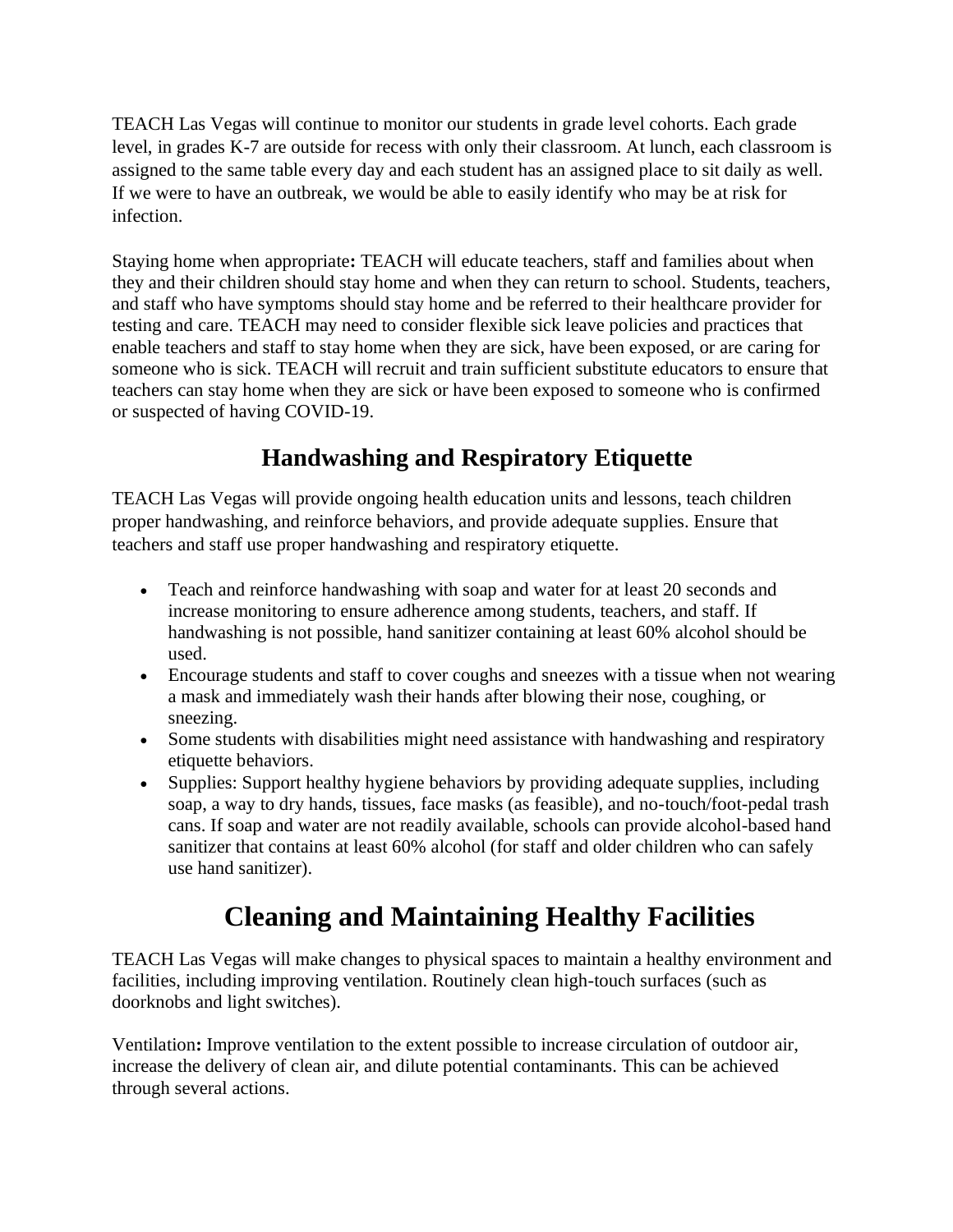- o Bring in as much outdoor air as possible.
- o Ensure Heating, Ventilation, and Air Conditioning (HVAC) settings are maximizing ventilation.
- o Filter and/or clean the air in the school by changing filters regularly
- o Use exhaust fans in restrooms and kitchens.

Modified layouts: Adjust physical layouts in classrooms and other settings to maximize physical space, such as by turning desks to face in the same direction.

Cleaning: Regularly clean high touch surfaces and objects (for example, playground equipment, door handles, sink handles, toilets, drinking fountains) within the school and on school buses at

Communal spaces: Stagger use and clean regularly (for example, daily or as often as needed). Consider use of larger spaces such as cafeterias, libraries, gyms for academic instruction, to maximize physical distancing.

Food service: Avoid offering any self-serve food or drink options such as hot and cold food bars, salad or condiment bars, and drink stations.

Water systems: Take steps to ensure that all water systems and features (for example, sink faucets, decorative fountains) are safe to use after a prolonged facility shutdown.

#### **TESTING**

At all levels of community transmission, TEACH should offer referrals to diagnostic testing to any student, teacher, or staff member who is exhibiting symptoms of COVID-19 at school. Diagnostic testing for Covid-19 is intended to identify occurrence of Covid-19 infection at the individual level and is performed when there is a reason to suspect that an individual may be infected, such as having symptoms or suspected recent exposure. Examples of diagnostic testing strategies include testing symptomatic teachers, students, and staff who develop symptoms in school, and testing asymptomatic individuals who were exposed to someone with a confirmed or suspected case of COVID-19. Additional considerations for diagnostic testing:

- TEACH will advise students, teachers, and staff to stay home if they are sick or if they have been exposed to COVID-19. TEACH can encourage these individuals to talk to their healthcare provider about getting a COVID-19 test.
- If a student, teacher, or staff member becomes sick at school or reports a new COVID-19 diagnosis, TEACH should follow the steps of the COVID-19 Diagnosis flowchart on what to do next. This includes notifying a student's parent or guardian and initiating testing strategies. Notifications must be accessible for all students, parents, or guardians, including those with disabilities or limited English proficiency (for example, through use of interpreters or translated materials).
- It is important that school-based healthcare professionals have access to, and training on the proper use of personal protective equipment (PPE).
- Not every school or school-based healthcare professional will have the staff, resources, or training to conduct testing. Public health officials should work with TEACH to help link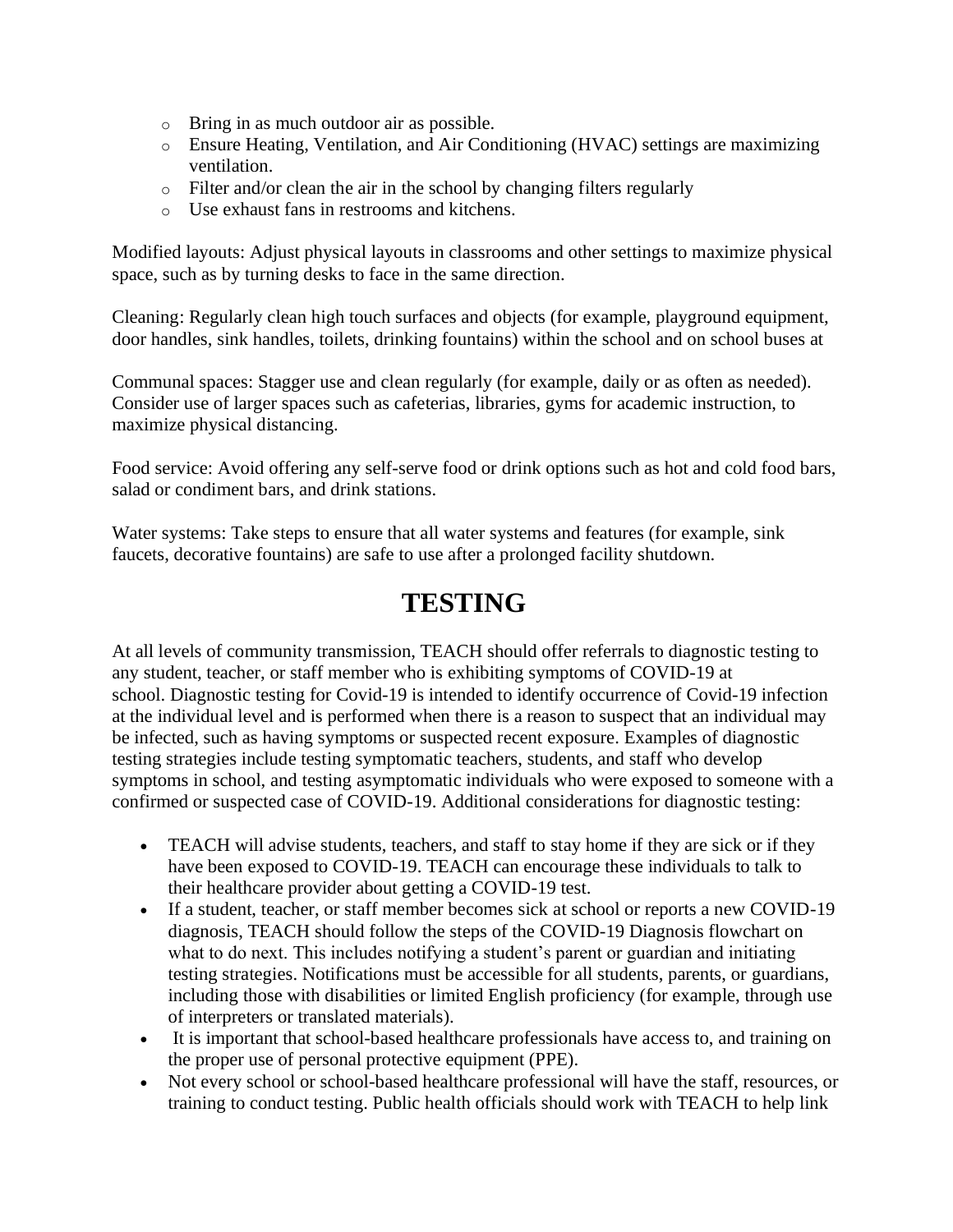students and their families, teachers, and staff to other opportunities for testing in their community. Testing could be offered by referral to community-based testing sites, through collaboration with local public health, or through a centralized test location offered by the school district.

The presence of any of the symptoms below generally suggests a student, teacher, or staff member has an infectious illness and should not attend school, regardless of whether the illness is COVID-19. For students, staff, and teachers with chronic conditions, symptom presence should represent a change from their typical health status to warrant exclusion from school. Occurrence of any of the symptoms below while a student, teacher, or staff member is at school suggests the person may be referred for diagnostic testing.

- Temperature external icon of 100.4 degrees Fahrenheit or higher
- Sore throat
- Cough (for students with chronic cough due to allergies or asthma, a change in their cough from baseline)
- Difficulty breathing (for students with asthma, a change from their baseline breathing)
- Diarrhea or vomiting
- New loss of taste or smell
- New onset of severe headache, especially with a fever

Students should not attend school in-person if they or their caregiver identifies new development of any of the symptoms above. Teach can provide options to separate students with COVID-19 symptoms or suspected or confirmed COVID-19 diagnoses by, for example, placing students in isolation room/areas until transportation can be arranged to send them home or seek emergency medical attention.

If a COVID-19 diagnosis is confirmed, TEACH will support public health officials in determining which close contacts and other potentially exposed persons in the school setting could be tested and either isolated or quarantined. TEACH can assist by providing information, where appropriate, to identify close contacts (for example, class rosters, seating charts, and information to facilitate outreach to contacts).

## **Contact Tracing**

TEACH Las Vegas will collaborate with the health department, to the extent allowable by privacy laws and other applicable laws, to confidentially provide information about people diagnosed with or exposed to COVID-19. Students, teachers, and staff with positive test results should isolate, and close contacts should quarantine. TEACH will report positive cases to the health department as soon as they are informed. TEACH school officials will notify families of close contacts as soon as possible after they are notified that someone in the school has tested positive (within the same school day).

Staying home when appropriate**:** TEACH will educate teachers, staff and families about when they and their children should stay home and when they can return to school. Students, teachers, and staff who have symptoms should stay home and be referred to their healthcare provider for